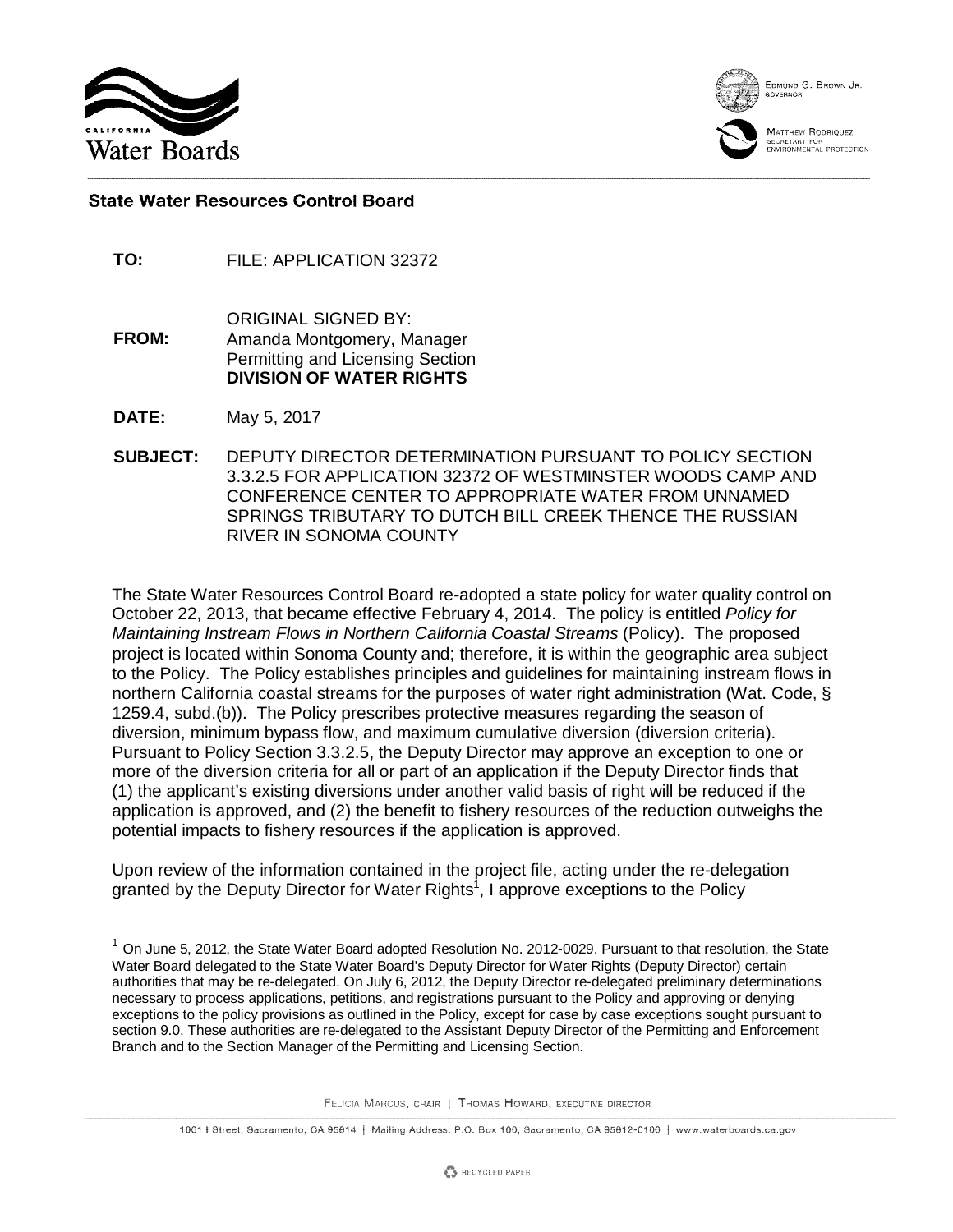requirements for diversion season, minimum bypass flow, and maximum cumulative diversion for Application 32372 pursuant to Section 3.3.2.5. This determination is based in part, on the August 11, 2016, Public Trust Resources Consideration, which documents that: (1) existing diversion under another valid basis of right will reduce if the application is approved; and (2) benefit to fishery resources of the diversion reduction outweighs the potential impacts to fishery resources if the application is approved.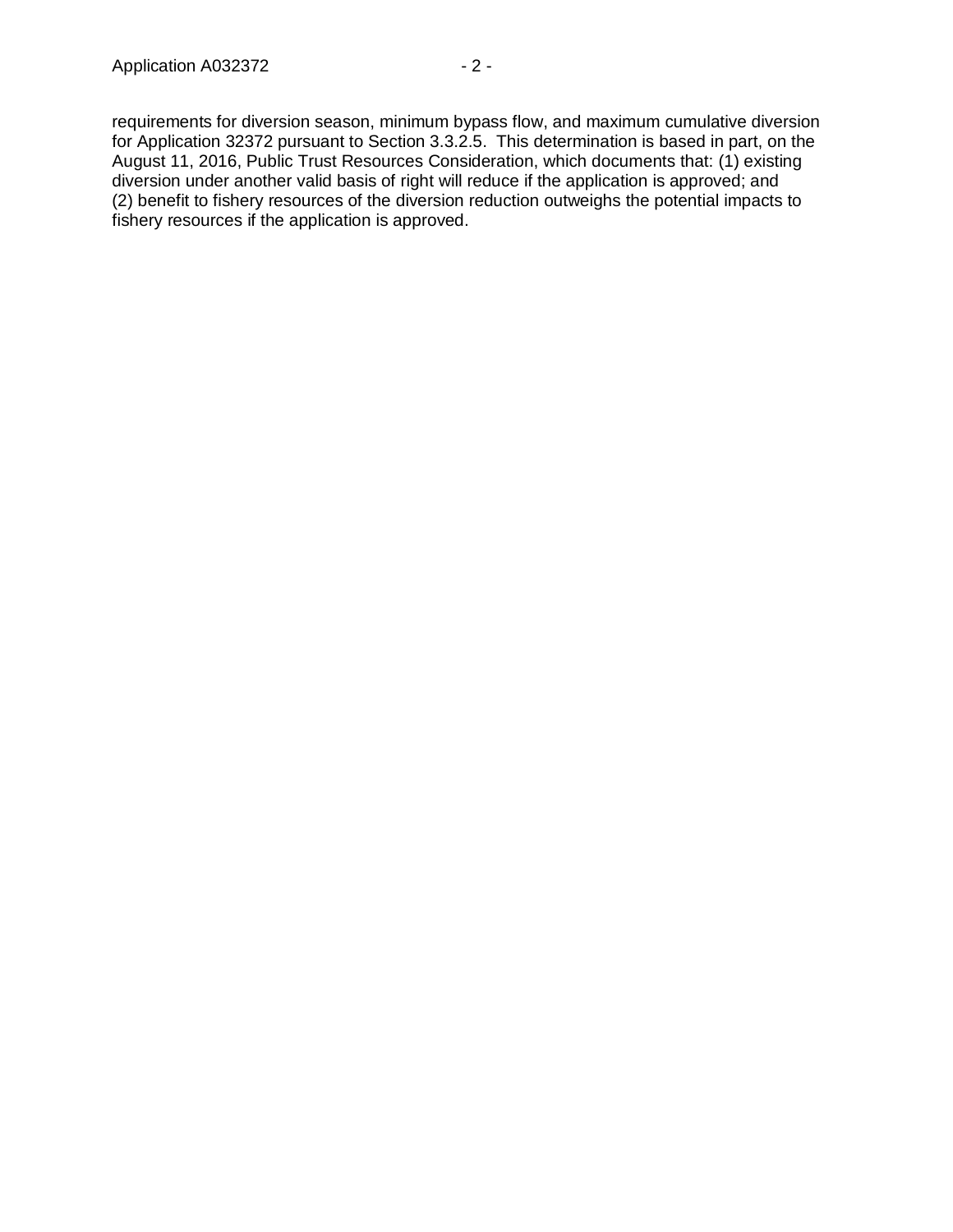





## **State Water Resources Control Board**

**TO:** FILE APPLICATION A032372 / STATEMENT S024280

- **FROM:** ORIGINAL SIGNED BY: Sarah Sugar Environmental Scientist Permitting and Licensing Section **DIVISION OF WATER RIGHTS**
- **DATE:** AUG 11 2016
- **SUBJECT:** PUBLIC TRUST RESOURCES CONSIDERATION FOR WATER RIGHT APPLICATION 32372 AND 1707 PETITION FOR CHANGE ON STATEMENT 24280 OF WESTMINSTER WOODS CAMP AND CONFERENCE CENTER (APPLICANT)

This memorandum is an evaluation of the effects of the proposed project and is based on review and evaluation of the following information sources:<sup>1</sup>

- 1. Application to Appropriate Water by Permit, March 30, 2015 (Application 2015)
- 2. Petition for Change on Statement 24280 Pursuant to Water Code Section 1707, March 30 2015 (Petition 2015)
- 3. Revised Water Supply Report, prepared by Center for Ecosystem Management and Restoration, October 21, 2015 (CEMAR 2015)
- 4. 2015 Fisheries Restoration Grant Program, Initial Study and Mitigated Negative Declaration, SCH #2014122048, prepared by CDFW, January 21, 2015 (CDFW 2015)
- 5. Policy for Maintaining Instream Flows in Northern California Coastal Streams, prepared by Division of Water Rights, readopted February 4, 2014 (Division 2014)
- 6. Request for exception for a voluntary modification of authorized diversion for the enhancement of fish and wildlife resources under North Coast Instream Flow Policy Section 3.3.2.5, prepared by Westminster Woods Camp and Conference Center, March 13, 2015 (Westminster Woods 2015)
- 7. WC-120 Westminster Woods Water Conservation and Storage Project, Sensitive Plant Survey Results, prepared by J. Kalt for CDFW, April 7, 2016 (CDFW 2016)
- 8. California Wildlife Habitat Relationships Life History Accounts: California Giant Salamander, prepared by CDFW, 1997 (CDFW 1997)
- 9. California Wildlife Habitat Relationships Life History Accounts: Foothill Yellow-legged Frog, prepared by CDFW, updated January 2000 (CDFW 2000a)

FELICIA MARCUS, CHAIR | THOMAS HOWARD, EXECUTIVE DIRECTOR

 $1$  Source documents are located in the Division of Water Rights file for Application 32372.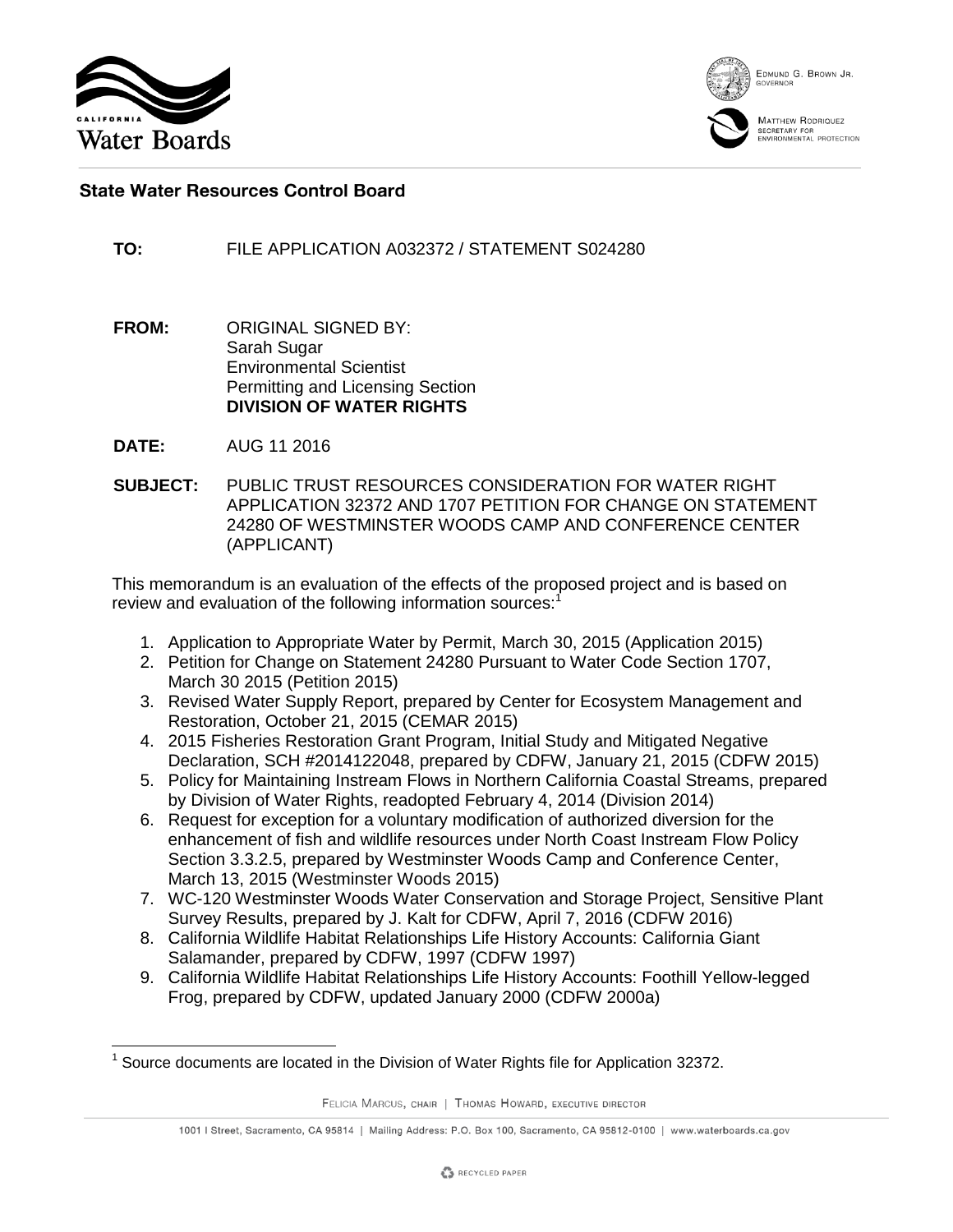- 10. California Wildlife Habitat Relationships Life History Accounts: Western Pond Turtle, prepared by CDFW, updated March 2000 (CDFW 2000b)
- 11. Species Account: California Freshwater Shrimp, prepared by U.S. Fish and Wildlife Service, December 5, 2007 (USFWS 2007)

Division of Water Rights (Division) staff has determined that approval of Water Right Application 32372, with conditions, will not result in unreasonable effects on public trust resources.

## **Project and Watershed Description**

On March 30, 2015, the Applicant filed Application 32372 to appropriate water by permit and a petition for change pursuant to Water Code Section 1707 (1707 change petition) to dedicate water for instream beneficial uses under Statement of Diversion and Use 24280 (S024280). The application and 1707 change petition were submitted as part of a fisheries enhancement project to improve instream flow in Dutch Bill Creek. The California Department of Fish and Wildlife (CDFW), National Fish and Wildlife Foundation, National Oceanic and Atmospheric Administration's (NOAA) Restoration Center are in support of this project. The Applicant seeks to divert 0.86 acre-feet per annum (afa) at a maximum rate of 0.003 cubic feet per second (cfs) from November 1 through June 30 from Unnamed Springs tributary to Dutch Bill Creek, thence the Russian River. The water would be stored in two, above-ground tanks for irrigation of two athletic fields (0.73 acre), fire protection, and emergency domestic use at the camp. The Applicant has previously met these needs with water directly diverted from Dutch Bill Creek from June through October under a riparian claim (S024280). An appropriative water right permit would allow diversion to offstream storage from the springs and dedication of 0.27 cfs under the Applicant's riparian claim to instream flow in Dutch Bill Creek from June 1 through October 31 of each year.

The project has been funded through grants from CDFW, the National Fish and Wildlife Foundation, and NOAA's Restoration Center. The Applicant has also reduced overall water demand of the athletic fields by 1) removing approximately 25% of the total overall irrigated area of the camp (previously 1 acre); 2) replacing the grass in the remaining 75% of the area with more drought-tolerant turf; and 3) installing a more efficient irrigation system.

CDFW and the National Marine Fisheries Service (NMFS) have identified Dutch Bill Creek, Green Valley Creek, Mark West Creek, and Mill Creek as high priority California Central Coast (CCC) coho salmon tributaries of the Russian River. These four tributary watersheds provide critical spawning and rearing habitat for wild populations of state and federally endangered CCC coho salmon, and for the Russian River Coho Salmon Captive Broodstock Program. Federally threatened juvenile CCC steelhead also use these four Russian River tributaries and require similar rearing habitat and water quality conditions as juvenile CCC coho salmon during the summer months. Juvenile CCC coho salmon and CCC steelhead can survive very dry conditions in pools in the upper watersheds, provided the pools have sufficient water and stream connectivity to maintain appropriate temperature, dissolved oxygen, and other water quality conditions. During the drought, the four tributaries have sustained some of the last remaining spring and summer rearing habitat for coho salmon and steelhead in the Russian River watershed.

The Applicant would reduce the rate of diversion from 120 gallons per minute (gpm) (during the drier part of the year) to less than 1.5 gpm (during the wetter part of the year) as part of the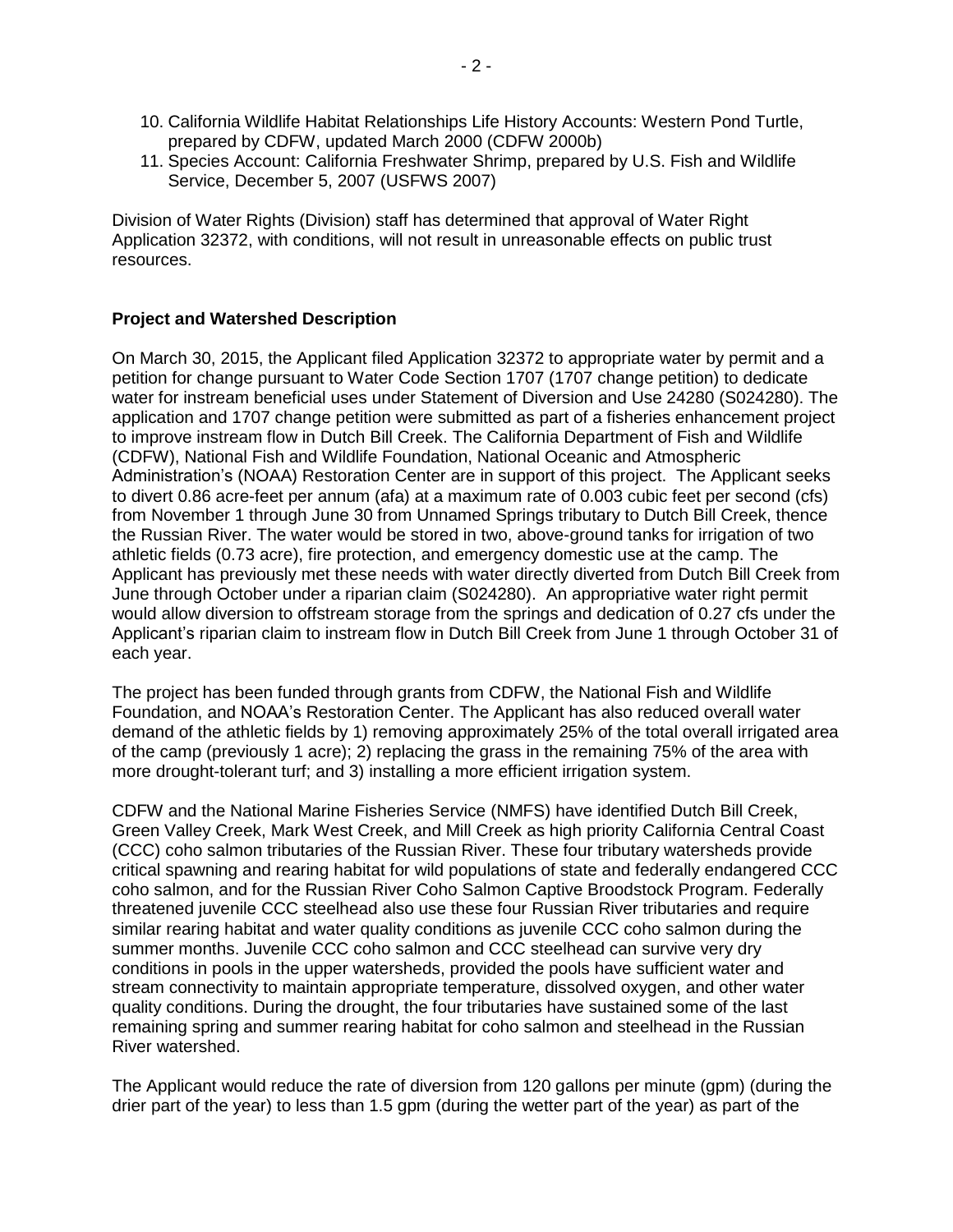proposed project. The instream flow dedication would help maintain higher flows and a higher wetted volume downstream of the Applicant's riparian point of diversion (POD) on Dutch Bill Creek during the summer and fall dry season, improving habitat for juvenile coho and steelhead rearing. According to the Applicant, the project was designed with the Center for Ecosystem Management and Restoration, Gold Ridge Resources Conservation District, Occidental Arts and Ecology Center, Trout Unlimited, and University of California Cooperative Extension / California Sea Grant through the Russian River Coho Water Resources Partnership.

# **California Environmental Quality Act**

The project was funded under CDFW's 2015 Fisheries Restoration Grant Program (2015 FRGP). The objective of the 2015 FRGP was to improve spawning success for adult salmon and steelhead as well as to increase survival for eggs, embryos, and rearing juvenile salmon. In accordance with the California Environmental Quality Act (CEQA), CDFW, as Lead Agency, prepared an Initial Study/Mitigated Negative Declaration (IS/MND) (State Clearinghouse #2014122048) for the 2015 FRGP, which included the proposed project. CDFW circulated the Draft IS/MND for public review on December 19, 2014, and filed a Notice of Determination on January 21, 2015.

The State Water Board is a Responsible Agency for the project and will issue a Notice of Determination if a permit and approval order are issued.

In addition to any consideration under CEQA, the State Water Board is required to consider the effect of the proposed project on public trust resources and, where feasible, avoid or minimize harm to those resources.<sup>2</sup> Public trust resources may include, but are not limited to, wildlife, fish, aquatic-dependent species, streambeds, riparian areas, tidelands, and recreation. This requirement is independent from CEQA, and the CEQA baseline should not be construed as the appropriate baseline for consideration of public trust resources. Information and analyses contained in the Final IS/MND relevant to public trust resources are integrated into the discussion below as appropriate.

# **Summary of Public Trust Findings**

Division staff has identified conditions that, together with mitigation measures identified in the Final IS/MND, would ensure that the proposed project has no unreasonable effects on public trust resources. After careful review of the project and associated documents, staff believes that 1) permit terms requiring a maximum annual diversion volume and maximum diversion rate; and 2) approval of the 1707 change petition will reduce project effects to public trust resources. The permit terms have been incorporated into the draft permit. A compliance plan is required to be submitted to the Division detailing how the Applicant will comply with permit terms and conditions.

## *Anadromous Salmonids and Water Availability*

The State Water Board has adopted a Policy for Maintaining Instream Flows in Northern California Coastal Streams (Policy) that establishes principles and guidelines for maintaining

 2 (*National Audubon Society v. Superior Court* (1983) 33 Cal.3d 419 [189 Cal.Rptr. 346, 658 P.2d 709])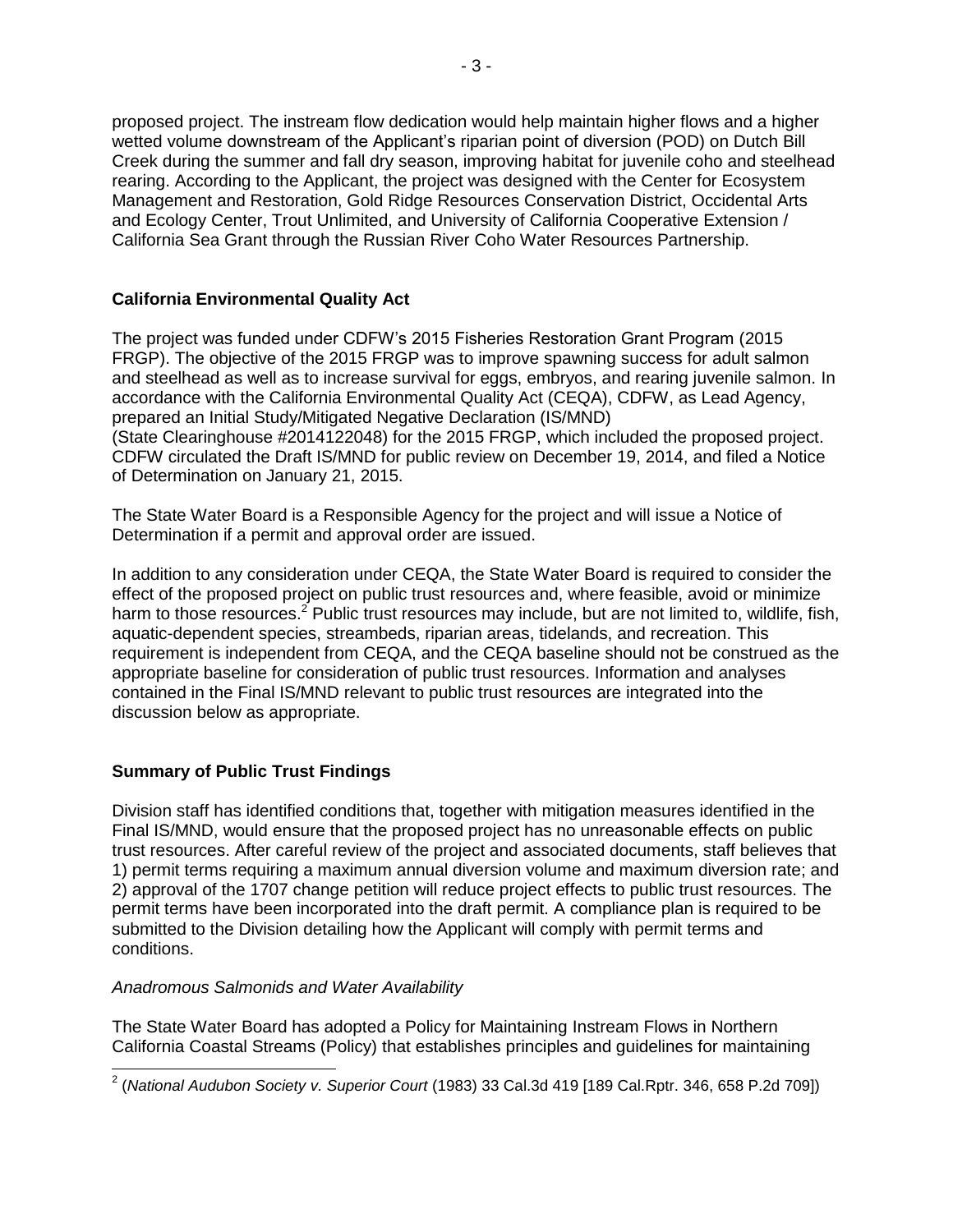instream flows in northern California coastal streams for the purposes of water right administration (Wat. Code, § 1259.4, subd. (b)). The Policy contains guidelines for evaluating whether a proposed water diversion, in combination with existing diversions in a watershed, may affect instream flows needed for the protection of fishery resources. Accordingly, the Policy prescribes protective measures regarding the season of diversion, minimum bypass flow, and maximum cumulative diversion. Water Right applications and petitions within the Russian River watershed are subject to the Policy.

The Applicant has requested an exception from the regionally protective criteria for the season of diversion, minimum bypass flow, and maximum cumulative diversion pursuant to Policy Section 3.3.2.5. Because the proposed diversion rate is low (less than 1.5 gallons per minute), the Applicant requires a longer diversion season and an exception to the bypass in order to store enough water to meet summer and fall turf irrigation needs.

Under Policy Section 3.3.2.5, the Deputy Director of Water Rights may approve an exception to one or more of the diversion criteria for an application if:

- 1. The [A]pplicant's existing diversions under another valid basis of right will be reduced if the application is approved; and,
- 2. The benefit to fishery resources of the reduction outweighs the potential impacts to fishery resources if the application is approved.

Division staff recommends approval of the exceptions to season of diversion, minimum bypass flow, and maximum cumulative diversion and has determined the project meets both of the above-listed standards, as described in documentation in the project file. The first standard would be met with the Applicant's concurrent 1707 change petition. The second would be accomplished primarily by shifting the Applicant's diversions from the summer and fall, when flows are naturally lower, to late-fall through spring, when flow is less of a limiting factor for juvenile salmonids in Dutch Bill Creek.

The Unnamed Stream downstream of the springs does not support anadromous salmonids. In December 2013, John Green, Lead Scientist with the Gold Ridge Resource Conservation District, performed a stream gradient survey of the stream from the proposed POD to the confluence with Dutch Bill Creek. Gradient information can sometimes be used to estimate the upper limit of anadromy: $3$  per Appendix A, Section A.1.4 of the Policy, if a stream reach has a continuous longitudinal slope of 12 percent or greater for at least 330 feet, it can be assumed that anadromous fish cannot move past the lowest point of the gradient. Below the POD, Mr. Green found the slope to be 17.1 percent over a distance of 400 feet, setting the upper limit of anadromy at the Unnamed Stream's confluence with Dutch Bill Creek. Consequently, the discussion below only addresses anadromous salmonids in Dutch Bill Creek.

Juvenile CCC coho salmon and CCC steelhead can survive very dry conditions in pools in the upper watershed, provided the pools have sufficient water and stream connectivity to maintain appropriate temperature, dissolved oxygen levels, and other water quality conditions. Approving the permit and the 1707 change petition would help maintain these habitat conditions. Under typical May streamflow conditions, existing diversions from Dutch Bill Creek, including the

 $3$  The upper limit of anadromy represents the upstream end of the range of anadromous fish that currently are or have been historically present year-round or seasonally, whichever extends the furthest upstream.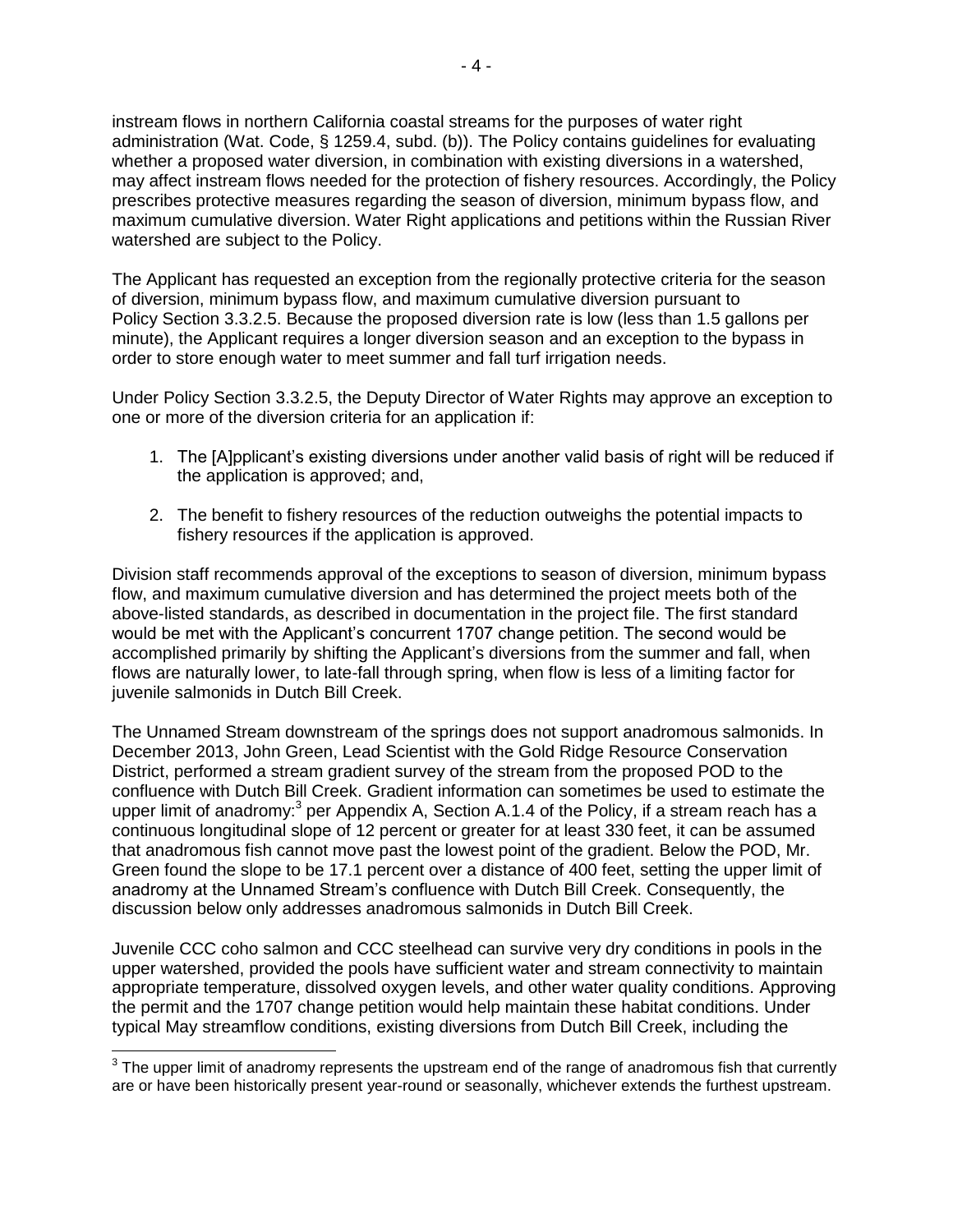Applicant's diversion under S024280, impair natural flow by 10-25% in the lower reaches of Dutch Bill Creek. Replacing the Applicant's existing diversion under S024280 with the proposed diversion under Application 32372 would reduce May average flow impairment to 5-10%. Similarly, according to the Applicant's calculations, summer (July – September) flow impairment in the same reach would drop from 40-100%, with the existing diversion under S024280, to 10-25%.

However, these reductions in flow impairment are linked to the Applicant's proposed maximum diversion rate and permit face-value. Inclusion of the following permit term, substantially as follows, in any permit or license issued pursuant to Application 32372 would protect habitat for anadromous fish:

*The water appropriated shall be limited to the quantity which can be beneficially used and shall not exceed 0.86 acre-foot per year by storage to be collected from November 1 of each year to June 30 of the succeeding year.*

The Applicant would also reduce its diversion rate from 120 gpm to less than 1.5 gpm, which would reduce the instantaneous impairment of flows in Dutch Bill Creek caused by the diversion. The following permit term, should also be included substantially as follows:

*The maximum rate of diversion to offstream storage shall not exceed 1,939 gallons per day.*

Finally, to ensure accurate compliance with these terms, the following permit term, substantially as follows, should be included in any permit or license issued pursuant to Application 32372:

*No water shall be diverted to offstream storage under this right unless right holder is monitoring and reporting said diversion of water. This monitoring shall be conducted using devices and methods satisfactory to the Deputy Director for Water Rights. The devices shall be capable of continuous monitoring of the rate and quantity of water diverted and shall be properly maintained.*

*Right holder shall provide the Division of Water Rights with evidence that the devices have been installed with the first annual report submitted after device installation. Right holder shall provide the Division of Water Rights with evidence that substantiates that the devices are functioning properly every five years after device installation as an enclosure to the current annual report or whenever requested by the Division of Water Rights.*

*Right holder shall maintain a record of all diversions under this right that includes the date, time, rate of diversion at time intervals of one hour or less, and the amount of water diverted. The records shall be submitted with the annual report or whenever requested by the Division of Water Rights.*

#### *Other Special-Status Species*

The IS/MND evaluated potential effects to special-status species in the area. Staff also conducted a search of the California Natural Diversity Database (CNDDB) using CDFW's Biogeographic Information and Observation System to identify sensitive biological resources that have been documented within a five-mile radius of the approximate center of the project area and are either presumed extant or possibly extirpated. The results are described in Table 1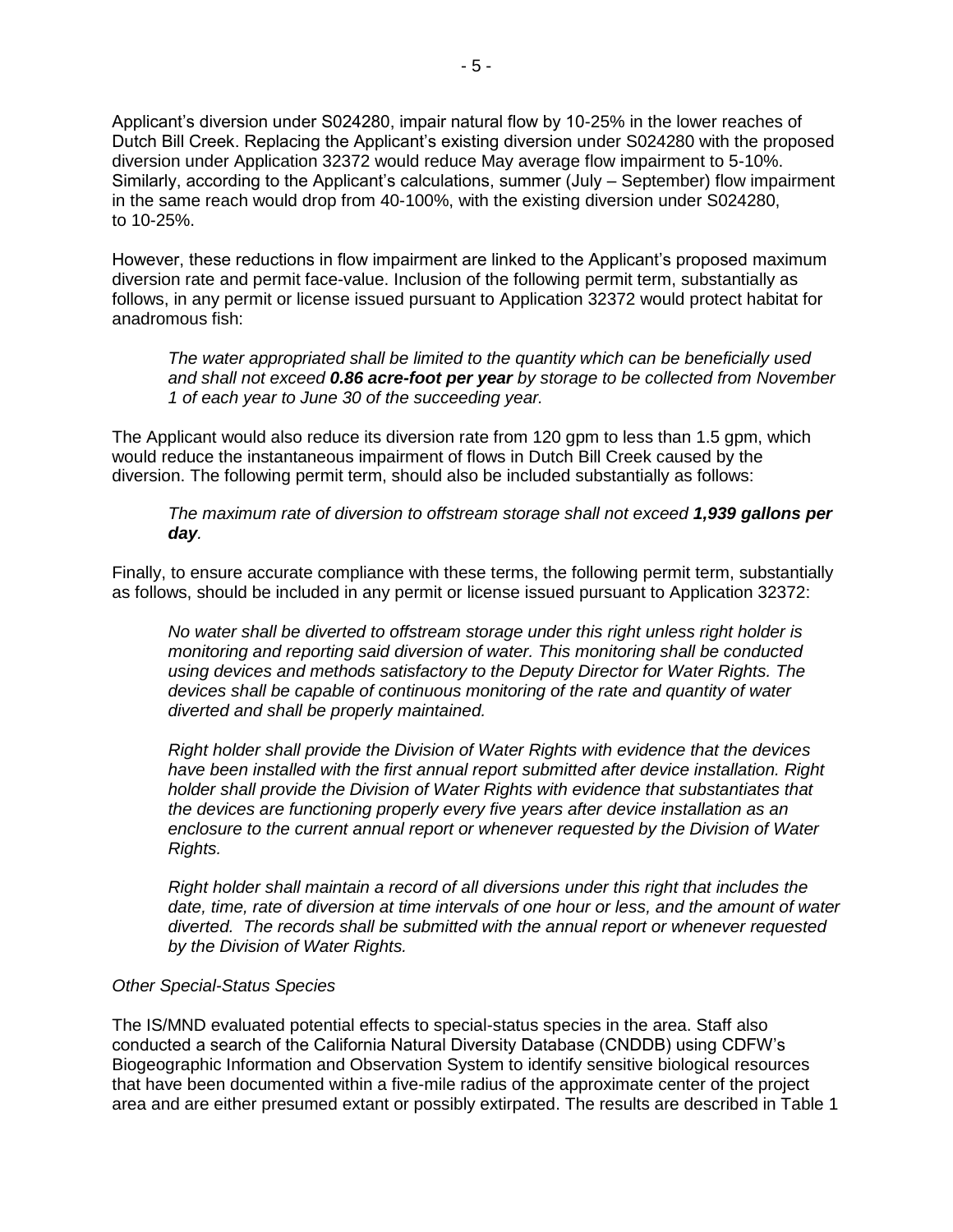below. Observations of two species, Greene's narrow-leaved daisy (*Erigeron greenei*) and California giant salamander (*Dicamptodon ensatus*), have been recorded within the general project area.

| <b>Common Name</b>                          | <b>Scientific Name</b>                 | <b>State &amp; Federal Listing</b>       |  |  |
|---------------------------------------------|----------------------------------------|------------------------------------------|--|--|
| Flora                                       |                                        |                                          |  |  |
| Sonoma alopecurus                           | Alopecurus aequalis var.<br>sonomensis | Endangered (Federal ESA); 1B.1<br>(CNPS) |  |  |
| Napa false indigo                           | Amorpha californica var.<br>napensis   | 1B.2 (CNPS)                              |  |  |
| Baker's manzanita                           | Arctostaphylos bakeri ssp.<br>bakeri   | Rare (State ESA); 1B.1 (CNPS)            |  |  |
| swamp harebell                              | Campanula californica                  | 1B.2 (CNPS); SS (BLM);                   |  |  |
| bristly sedge                               | Carex comosa                           |                                          |  |  |
| Vine Hill ceanothus                         | Ceanothus foliosus var.<br>vineatus    | 1B.1 (CNPS)                              |  |  |
| holly-leaved ceanothus                      | Ceanothus purpureus                    | 1B.2 (CNPS)                              |  |  |
| Pennell's bird's-beak                       | Cordylanthus tenuis ssp.<br>capillaris | Endangered (Federal ESA); 1B.2<br>(CNPS) |  |  |
| Greene's narrow-leaved daisy                | Erigeron greenei                       | 1B.2 (CNPS)                              |  |  |
| fragrant fritillary                         | Fritillaria liliacea                   | 1B.2 (CNPS); SS (USFS)                   |  |  |
| thin-lobed horkelia                         | Horkelia tenuiloba                     | 1B.2 (CNPS); SS (BLM)                    |  |  |
| Crystal Springs lessingia                   | Lessingia arachnoidea                  | 1B.2 (CNPS)                              |  |  |
| North Coast semaphore grass                 | Pleuropogon hooverianus                | Threatened (State ESA); 1B.1 (CNPS)      |  |  |
| Point Reyes checkerbloom                    | Sidalcea calycosa ssp.<br>rhizomata    | 1B.2 (CNPS)                              |  |  |
| two-fork clover                             | Trifolium amoenum                      | Endangered (Federal ESA); 1B.1<br>(CNPS) |  |  |
| saline clover                               | Trifolium hydrophilum                  | <b>1B.2 (CNPS)</b>                       |  |  |
| Methuselah's beard lichen                   | Usnea longissima                       | 4.2 (CNPS); SS (BLM)                     |  |  |
| Fauna                                       |                                        |                                          |  |  |
| pallid bat                                  | Antrozous pallidus                     | SSC (CDFW); SS (BLM & USFS)              |  |  |
| Sonoma tree vole                            | Arborimus pomo                         | SSC (CDFW)                               |  |  |
| obscure bumble bee                          | Bombus caliginosus                     |                                          |  |  |
| western bumble bee                          | <b>Bombus occidentalis</b>             | SS (USFS)                                |  |  |
| California giant salamander                 | Dicamptodon ensatus                    | SSC (CDFW)                               |  |  |
| western pond turtle                         | Emys marmorata                         | SSC (CDFW); SS (BLM & USFS)              |  |  |
| western red bat                             | Lasiurus blossevillii                  | SSC (CDFW)                               |  |  |
| hoary bat                                   | Lasiurus cinereus                      |                                          |  |  |
| steelhead - central California<br>coast DPS | Oncorhynchus mykiss<br><i>irideus</i>  | Threatened (Federal);                    |  |  |
| osprey                                      | <b>Pandion haliaetus</b>               | Watch List (CDFW); SS (CDF)              |  |  |
| foothill yellow-legged frog                 | Rana boylii                            | SSC (CDFW); SS (BLM & USFS)              |  |  |
| California freshwater shrimp                | Syncaris pacifica                      | Endangered (State & Federal ESA);        |  |  |

|  |  | Table 1 – Special-Status Species Observed within Five Miles of Project <sup>4</sup> |  |  |  |  |  |  |
|--|--|-------------------------------------------------------------------------------------|--|--|--|--|--|--|
|--|--|-------------------------------------------------------------------------------------|--|--|--|--|--|--|

BLM – U.S. Bureau of Land Management; CDF – California Department of Forestry and Fire Protection; CDFW – California Department of Fish and Wildlife; CNPS – California Native Plant Society; ESA – Endangered Species Act; SSC – Species of Special Concern; SS – Sensitive Species; USFS – U.S. Forest Service

 $\overline{\phantom{a}}$  $4$  CNDDB searches do not necessarily identify observations of special-status anadromous fish